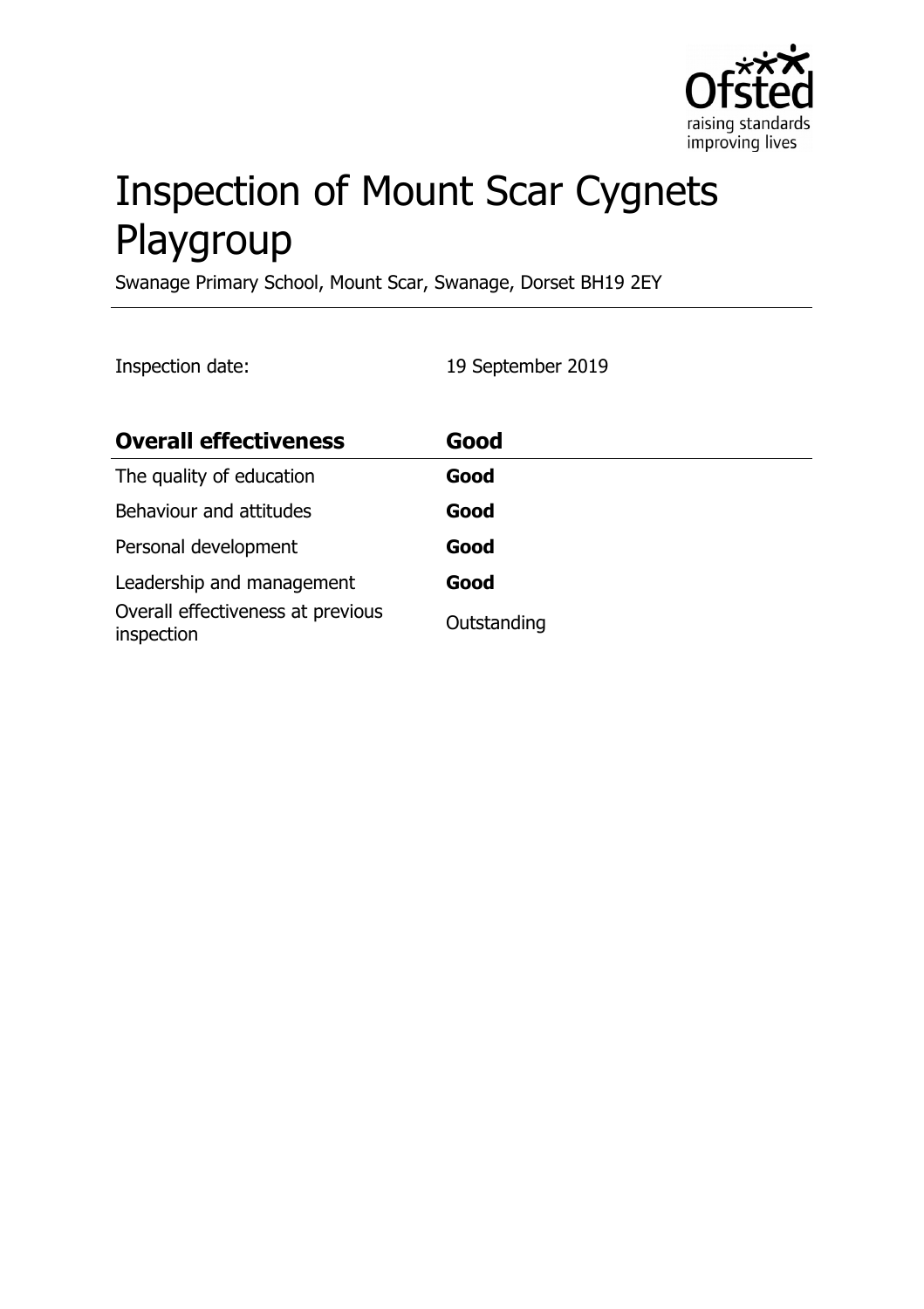

## **What is it like to attend this early years setting?**

## **The provision is good**

Children settle quickly on arrival and show how secure they feel as they move freely around the setting and choose what to do. They have easy access to a large range of resources that capture their interest. For example, they chose a basket of toys and told staff they would like to take it outside. Staff agreed that this was a good idea and enabled them to do so. Children enjoy warm relationships with staff and confidently ask them to join in with their play. Staff make good use of the environment to support children's learning. For example, they are carefully deployed to ensure that children can use the well-resourced outside play area throughout most of the day. Outdoors, children concentrated on building a large stretch of train track and others enjoyed the sand pit where they counted out loud as they used a spade to fill a container. Staff have high expectations of children. For example, younger children are encouraged to say 'good morning' at circle time and to pour their own drinks. Staff know the children well, which generally enables them to incorporate children's interests and next steps of learning into both planned and child-led activities. Children are well behaved. They play together happily and respond positively to staff reminders to use good manners. Children learn about differences and similarities. For example, there is a display to help children learn that there are different types of families. Children learn about disability as they listen to a story about a girl who uses a wheelchair.

## **What does the early years setting do well and what does it need to do better?**

- $\blacksquare$  Children are engaged and interested in a wide range of activities that help them to make good progress and prepare them for future success. Staff value their ideas and enable them to follow their interests. For example, when children listened to a story about a witch and wanted to find a broom and a hat, staff supported them to find suitable items.
- Staff manage children's behaviour well. They act as good role models and remind children about taking turns and sharing. Children willingly follow instructions, such as going to wash their hands before eating snack.
- $\blacksquare$  The manager works in close partnership with other settings. She shares information about individual children and discusses good practice and current issues. She has established a good working relationship with a local day nursery to give parents the opportunity to access extended care for their children before and after playgroup.
- $\blacksquare$  Children learn about how to stay safe. For example, staff ask them to consider why they need to tidy toys away and children respond that it is because they could trip over them. Staff are vigilant about protecting children from the sun. They apply suncream to children before they go outside and ensure they wear a hat for protection. Children understand the reason for this.
- $\blacksquare$  The manager and staff place great emphasis on developing children's literacy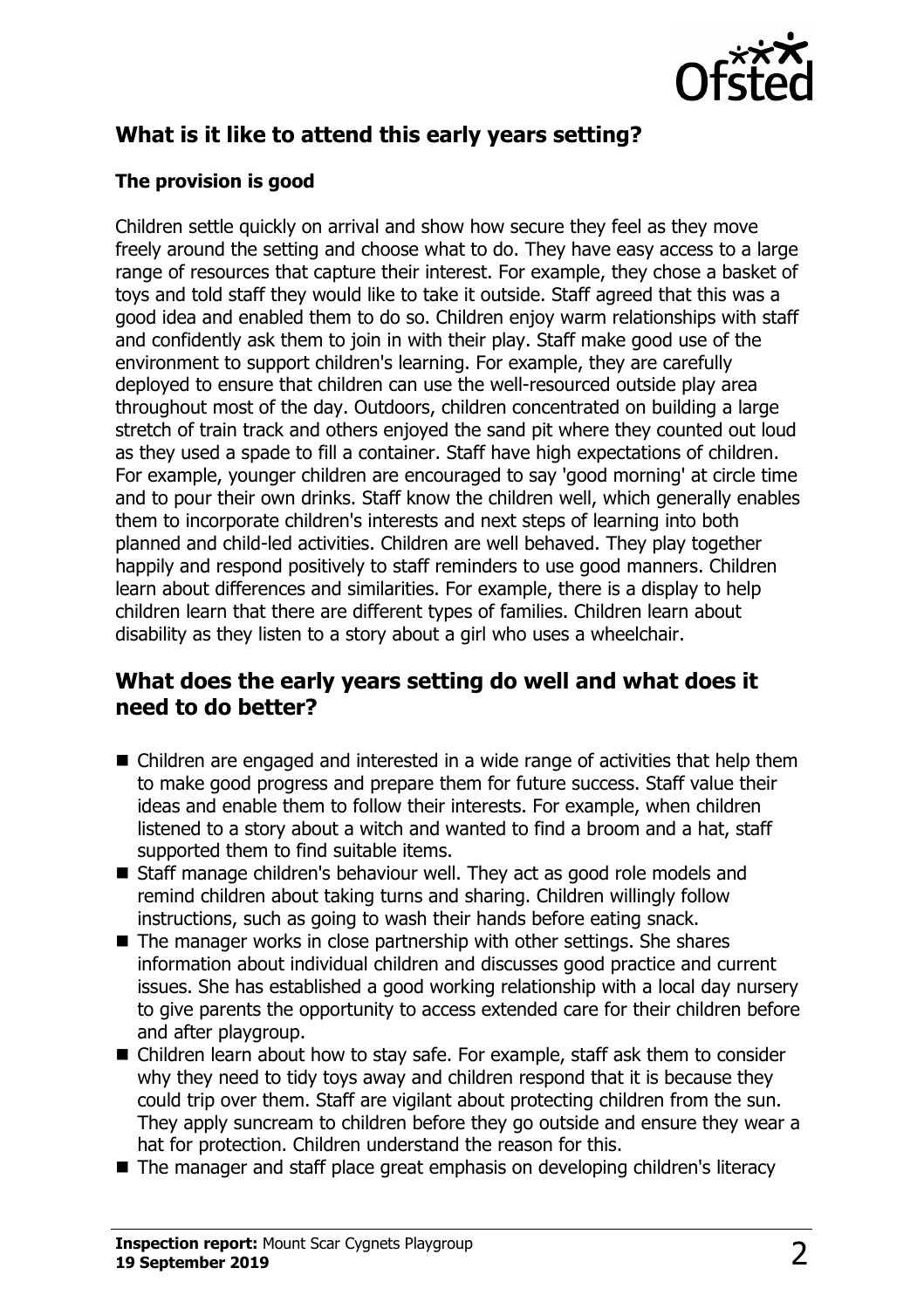

and communication skills. For example, they have set up a tent in the outdoor play area where children can sit and enjoy different books. They are also focusing on teaching children nursery rhymes. Children enjoy joining in with refrains and singing songs.

- $\blacksquare$  The manager engages well with the staff. She regularly meets with them to discuss their practice and any areas for development. In addition, she checks that they are managing their workload and that work is not having a negative impact on their well-being.
- $\blacksquare$  Staff and parents work in successful partnership. There is an effective two-way flow of information that enables staff to meet children's needs and to keep parents informed about their progress. Parents state that they are pleased with the progress their children are making.
- Staff do not consistently extend children's learning as far as possible to help them make even better progress. Some staff are skilled at adapting activities to provide additional challenge and interest, but some are not as successful in moving children's learning on to an even higher level.
- Children who need additional help with their speech development are well supported. The special needs coordinator draws up individual plans to focus on those areas where children need extra support. She works closely with other agencies to ensure that staff use effective teaching strategies.
- $\blacksquare$  Staff do not provide the best possible support for children who speak English as an additional language. There is a strong emphasis on inclusion and print in different languages is displayed. However, staff do not take further steps, such as making sufficient use of children's home language in the setting, to enhance children's learning.

## **Safeguarding**

The arrangements for safeguarding are effective.

Staff attend regular training to keep their safeguarding knowledge up to date and are alert to the possible signs that a child may be at risk of harm. They are clear that they have a responsibility to share their concerns with the designated safeguarding lead or go direct to the Local Safeguarding Children Board if necessary. Managers review procedures and make effective risk assessments to ensure that children play and learn in a safe environment.

## **What does the setting need to do to improve?**

#### **To further improve the quality of the early years provision, the provider should:**

- $\blacksquare$  support staff to more consistently extend and challenge children's learning during planned activities and free play
- $\blacksquare$  enhance the support for children who speak English as an additional language.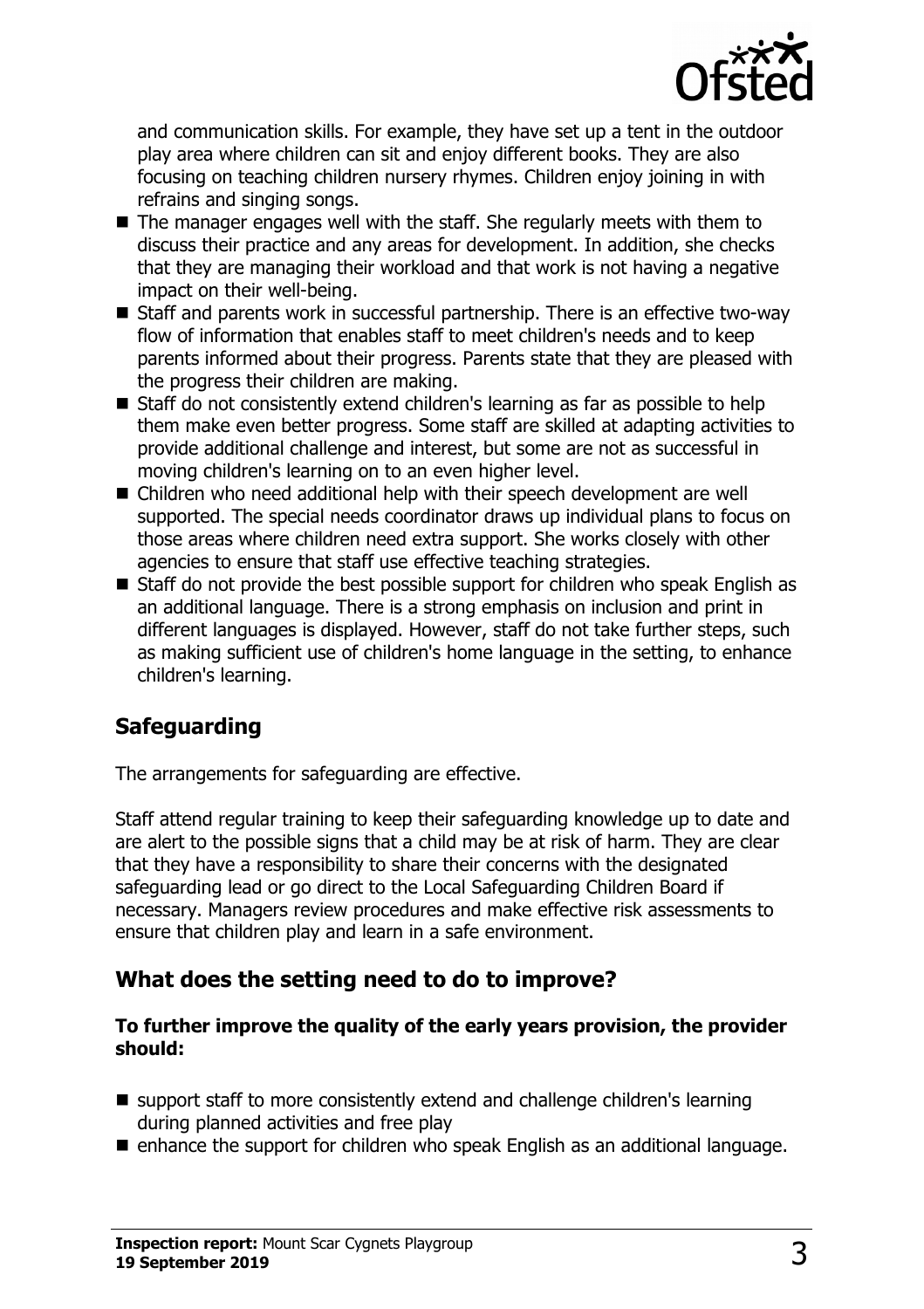

| <b>Setting details</b>                              |                                                                                      |
|-----------------------------------------------------|--------------------------------------------------------------------------------------|
| Unique reference number                             | 153459                                                                               |
| <b>Local authority</b>                              | <b>Dorset</b>                                                                        |
| <b>Inspection number</b>                            | 10123892                                                                             |
| <b>Type of provision</b>                            | Childcare on non-domestic premises                                                   |
| <b>Registers</b>                                    | Early Years Register, Compulsory Childcare<br>Register, Voluntary Childcare Register |
| Day care type                                       | Sessional day care                                                                   |
| Age range of children                               | 2 to $4$                                                                             |
| <b>Total number of places</b>                       | 26                                                                                   |
| Number of children on roll                          | 28                                                                                   |
| Name of registered person                           | Mount Scar Cygnets Committee                                                         |
| <b>Registered person unique</b><br>reference number | RP907881                                                                             |
| Telephone number                                    | 01929 426 570                                                                        |
| Date of previous inspection                         | 14 January 2014                                                                      |

## **Information about this early years setting**

Mount Scar Cygnets Playgroup opened at its current premises in 1980. It is situated in the grounds of Swanage Primary School in Swanage, Dorset. The playgroup is open each weekday from 8.45am to 3.15pm, during term time only. It receives funding for the provision of free early education to children aged two, three and four years. The playgroup employs nine members of staff who work directly with the children. Of these, all hold relevant early years qualifications, including one who has a foundation degree.

## **Information about this inspection**

#### **Inspector** Catherine Sample

### **Inspection activities**

- $\blacksquare$  The inspector spoke to children, parents and staff.
- $\blacksquare$  A joint observation was completed with the manager.
- $\blacksquare$  The inspector observed staff interactions with children.
- $\blacksquare$  A sample of records was checked, including first-aid certificates, suitability checks and records of staff supervision meetings.
- $\blacksquare$  A meeting was held with the manager.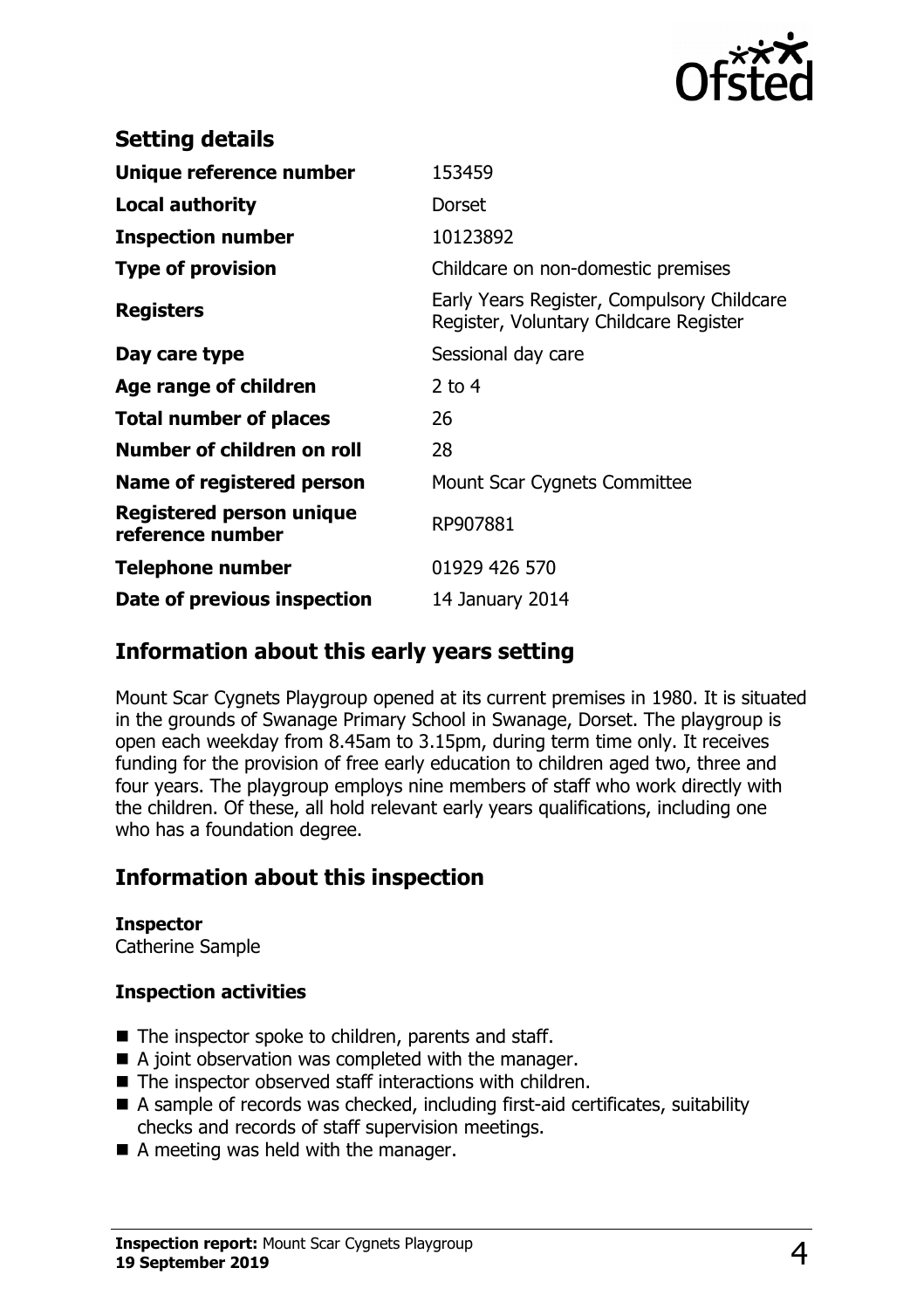

We carried out this inspection under sections 49 and 50 of the Childcare Act 2006 on the quality and standards of provision that is registered on the Early Years Register. The registered person must ensure that this provision complies with the statutory framework for children's learning, development and care, known as the early years foundation stage.

If you are not happy with the inspection or the report, you can [complain to Ofsted.](http://www.gov.uk/complain-ofsted-report)